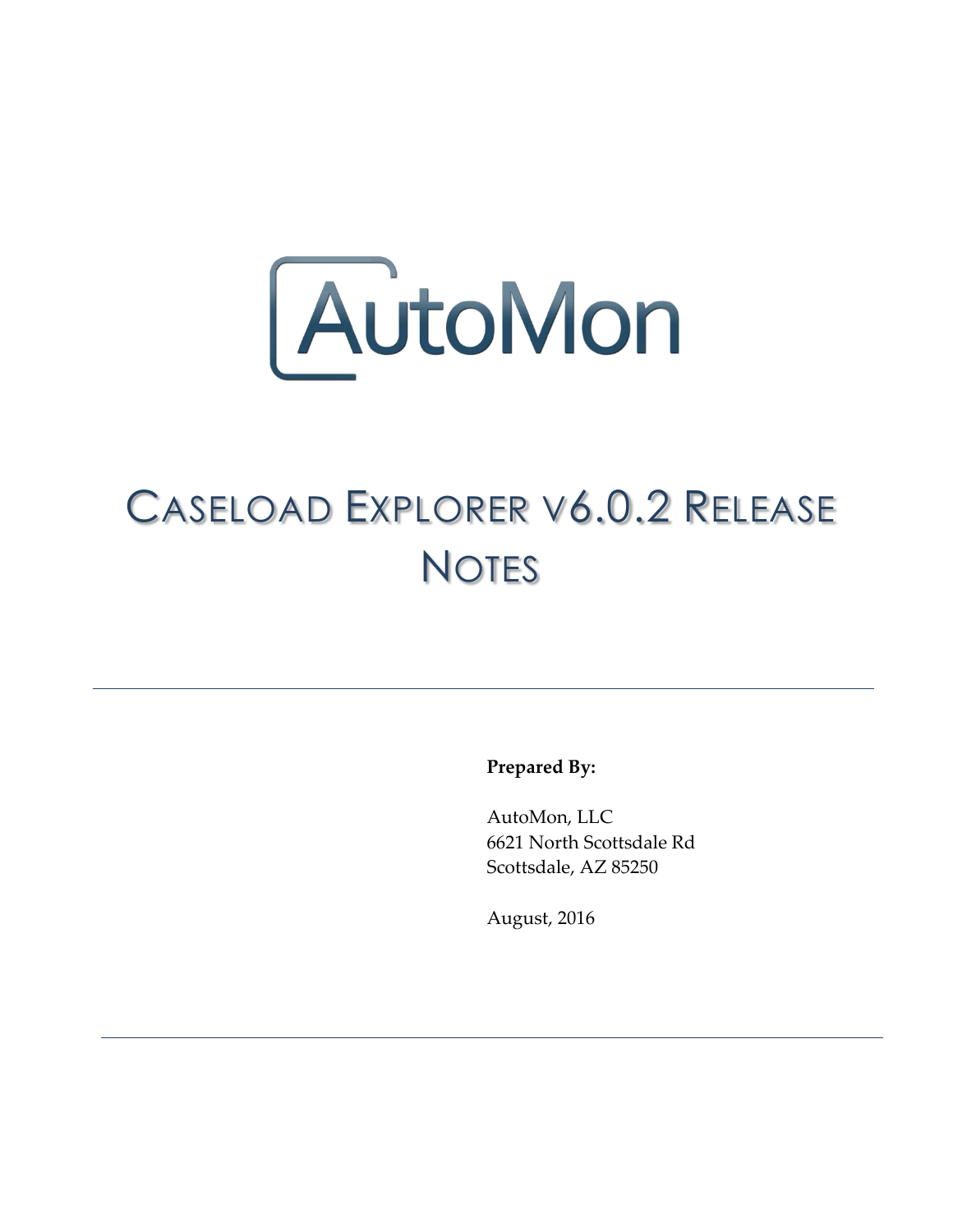

## **COPYRIGHT**

© 2016 AutoMon, LLC. All rights reserved. No part of this publication may be reproduced without the prior written consent of AutoMon, 6621 North Scottsdale Road, Scottsdale, AZ 85250.

### **COMMENTS**

Your feedback is important to us and will help us to provide the most accurate and high quality information possible in our documentation. Send us comments or suggestions by e-mail to [support@automon.com.](mailto:support@automon.com)

### **CHANGES**

The material in this document is for information only and is subject to change without notice. While reasonable efforts have been made in the preparation of this document to ensure its accuracy, AutoMon makes no representation or warranty, expressed or implied, as to its completeness, accuracy, or suitability, and assumes no liability resulting from errors or omissions in this document or from the use of the information contained herein. AutoMon reserves the right to make changes in the product design without reservation and without notification to its users.

### **CONTACT**

AutoMon, LLC 6621 North Scottsdale Road Scottsdale, AZ 85250 Phone: 480.368.8555 Fax: 480.718.2710

For Technical Support, visi[t http://www.automon.com/contact-us](http://www.automon.com/#!contact/c1d94)

For Product Information, visit [http://www.automon.com/solutions](http://www.automon.com/#!products/ch6q)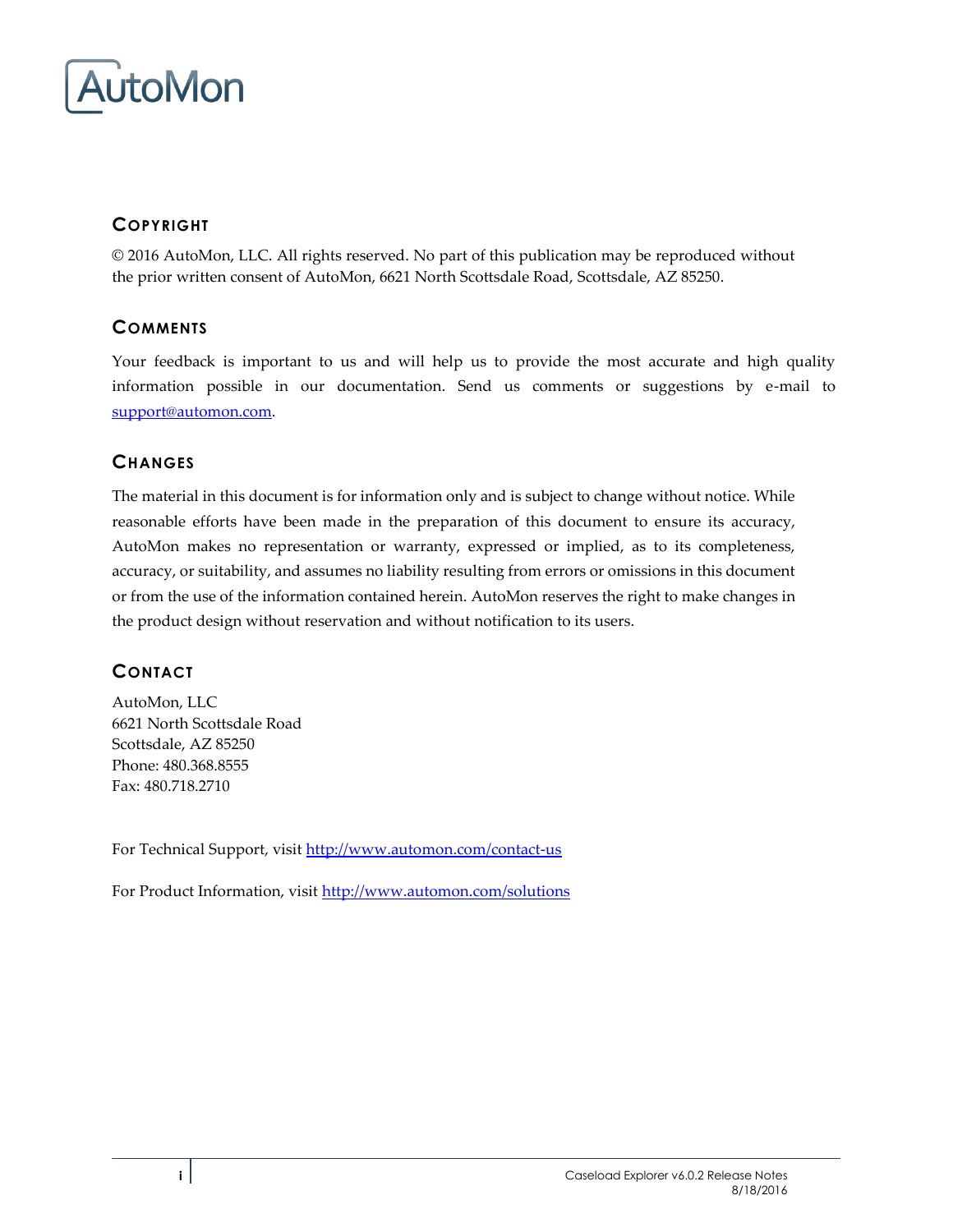# AutoMon

## <span id="page-2-0"></span>**TABLE OF CONTENTS**